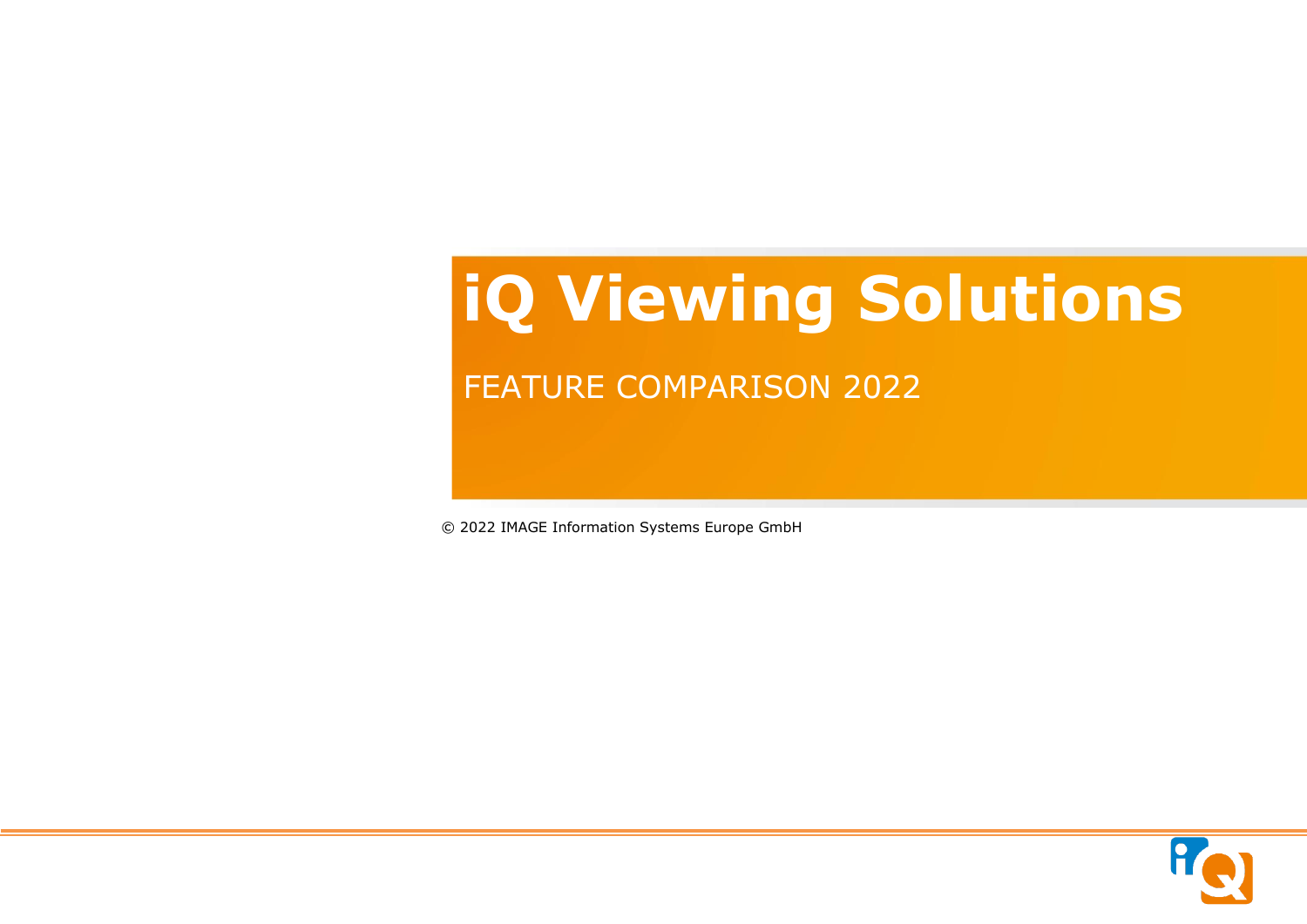#### **1. INTRODUCTION**

IMAGE Information Systems has a number of different thick client and thin client viewers. They all have their specific use cases, advantages and disadvantages.

#### 1.1 PURPOSE OF DOCUMENT

This document gives an overview of all currently offered viewing solutions and their main features, which makes it a great comparison tool for distributors and/or customers.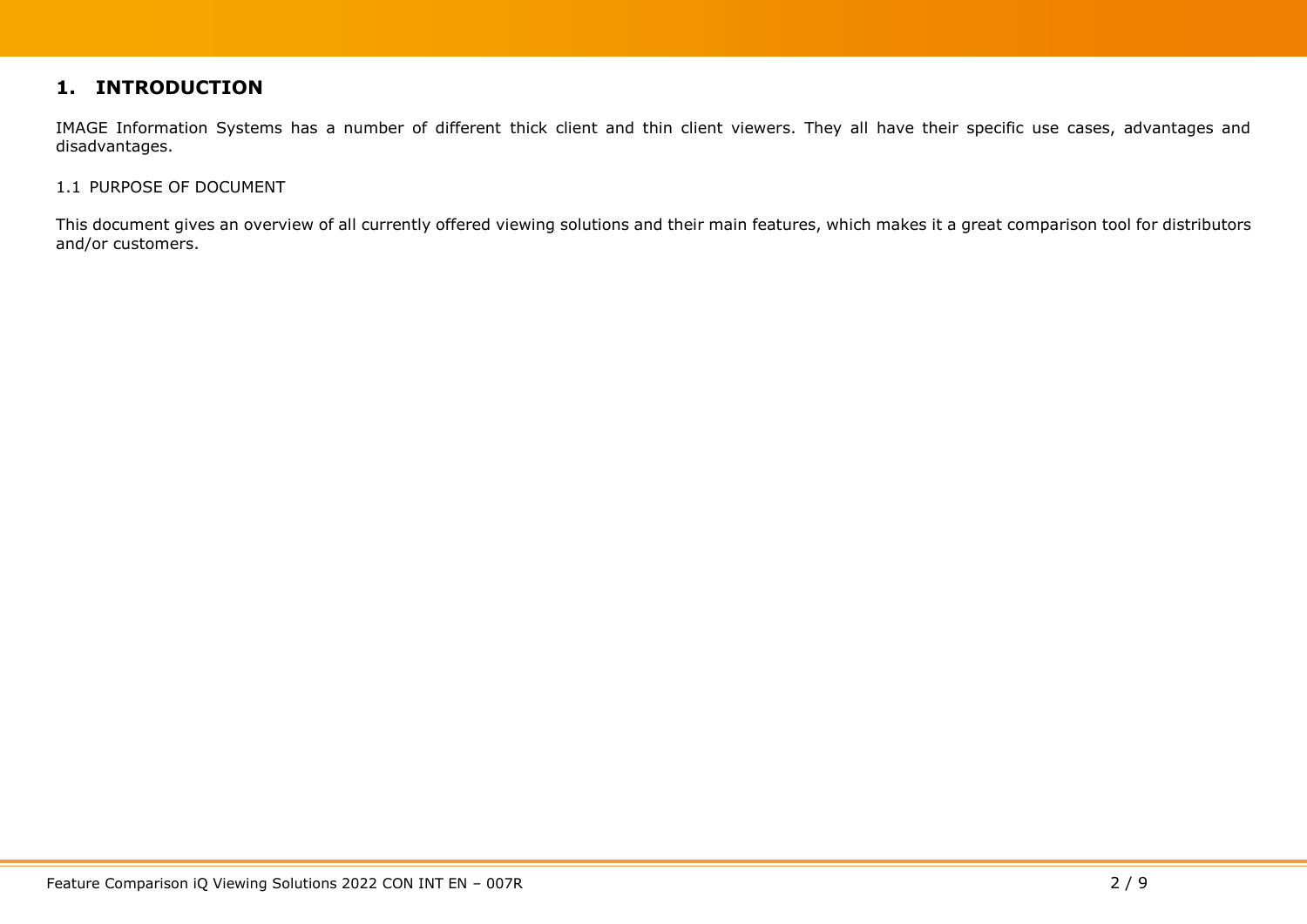### **SUMMARY Table**

|                                                                  | iQ-4VIEW                                                                                                          | <b>iO-FUSION</b>                                                                                                  | $iQ-X1$                                                        | iQ-WEB2GO                                                           | <b>PORT-RAY</b><br>(MED-TAB)                                     | iQ-VIEW                                                            | <b>iO-VIEW</b><br><b>PRO</b>     | <b>iO-VIEW</b><br><b>3D</b>      | <b>iO-VIEW</b><br><b>PRO</b><br><b>MAMMO</b> |
|------------------------------------------------------------------|-------------------------------------------------------------------------------------------------------------------|-------------------------------------------------------------------------------------------------------------------|----------------------------------------------------------------|---------------------------------------------------------------------|------------------------------------------------------------------|--------------------------------------------------------------------|----------------------------------|----------------------------------|----------------------------------------------|
| <b>Description</b>                                               | Web Viewer for all<br>browsers and OS                                                                             | Web Viewer for all<br>desktop browsers and<br><b>OS</b>                                                           | Web Viewer<br>for IE                                           | Web viewer for<br>Android, iOS                                      | Diagnostic<br>tablet with 2D<br>viewer                           | <b>DICOM</b><br>viewer                                             | Rad reading<br>station           | 3D post-<br>processing<br>viewer | Mammo<br>viewer                              |
| <b>Primary Target Group</b>                                      | General, Ortho, Cardio,<br>Rad, Telerad,<br>Vet                                                                   | Rad, Telerad, NM,<br>Mammo                                                                                        | General,<br>Ortho, Chiro,<br>Tele-rad, Vet                     | Referring<br>Physicians                                             | Telerad                                                          | General,<br>Ortho, Chiro,<br>Vet,<br>scan/print/im<br>port station | Rad,<br><b>NM</b>                | Rad                              | Mammo                                        |
| <b>Standard measurements</b>                                     | $\checkmark$                                                                                                      | $\checkmark$                                                                                                      | $\checkmark$                                                   | $\sim$                                                              | $\checkmark$                                                     | ✓                                                                  | ✓                                | ✔                                | ✔                                            |
| <b>Specific measurements</b>                                     |                                                                                                                   | $\checkmark$                                                                                                      | $\sim$                                                         | $\sim$                                                              | ÷                                                                | $\overline{\checkmark}$                                            | $\overline{\checkmark}$          | ✔                                | $\overline{\mathcal{A}}$                     |
| Center/ Window                                                   | ✓                                                                                                                 | $\checkmark$                                                                                                      | $\checkmark$                                                   | $\sim$                                                              | ✓                                                                | $\checkmark$                                                       | ✓                                | ✓                                | ✔                                            |
| <b>Cine Mode</b>                                                 | ✔                                                                                                                 | $\checkmark$                                                                                                      | $\checkmark$                                                   | $\sim$                                                              | ✔                                                                | $\checkmark$                                                       | ✔                                | ✓                                | $\checkmark$                                 |
| <b>Annotations</b>                                               | $\overline{\mathscr{A}}$                                                                                          | $\checkmark$                                                                                                      | $\checkmark$                                                   | $\sim$                                                              | $\checkmark$                                                     | $\checkmark$                                                       | $\checkmark$                     | $\overline{\checkmark}$          | $\checkmark$                                 |
| Color remapping for nuclear<br>medicine                          | $\checkmark$                                                                                                      | $\checkmark$                                                                                                      | $\checkmark$                                                   | $\sim$                                                              | $\overline{\phantom{a}}$                                         | $\checkmark$                                                       | ✔                                | $\checkmark$                     | ×.                                           |
| <b>Creation/ Display of DICOM</b><br><b>Structured Reports</b>   | C/D                                                                                                               | D                                                                                                                 | C/D                                                            | D                                                                   | C/D                                                              | C/D                                                                | C/D                              | C/D                              | C/D                                          |
| <b>Comparison of multiple studies</b>                            | ✔                                                                                                                 | $\checkmark$                                                                                                      | ✔                                                              | ٠                                                                   | ✓                                                                | $\checkmark$                                                       | ✓                                | ✓                                | ✓                                            |
| <b>Scoutlines</b>                                                | ✔                                                                                                                 | $\checkmark$                                                                                                      | $\checkmark$                                                   | ٠                                                                   | ✔                                                                | ✔                                                                  | ✔                                | ✔                                | ✔                                            |
| <b>Series synchronization</b>                                    | ✓                                                                                                                 | $\checkmark$                                                                                                      | $\checkmark$                                                   | ٠                                                                   | $\mathcal{L}$                                                    | ✔                                                                  | ✔                                | $\mathcal{V}$                    | $\checkmark$                                 |
| <b>Image sharing</b>                                             | $\checkmark$                                                                                                      | ۰                                                                                                                 | $\checkmark$                                                   | $\sim$                                                              | ۰                                                                | $\checkmark$                                                       | ✓                                | ✓                                | $\checkmark$                                 |
| <b>TWAIN scanner interface</b>                                   | $\sim$                                                                                                            | $\sim$                                                                                                            | $\sim$                                                         | $\sim$                                                              | $\sim$                                                           | $\mathcal{L}$                                                      | $\checkmark$                     | ✔                                | $\checkmark$                                 |
| <b>CD/DVD burning</b>                                            | $\checkmark$                                                                                                      | $\checkmark$                                                                                                      | $\checkmark$                                                   | $\sim$                                                              | $\sim$                                                           | $\checkmark\checkmark\checkmark$                                   | $\checkmark\checkmark\checkmark$ | $\checkmark$                     | $\overline{\checkmark\checkmark}$            |
| <b>Multimonitor support</b>                                      | $\checkmark$                                                                                                      | $\checkmark$                                                                                                      | $\checkmark$                                                   | ÷                                                                   | ٠                                                                | $\checkmark$                                                       | $\checkmark$                     | $x***$                           | $7***$                                       |
| <b>Hanging Protocols</b>                                         | ×.                                                                                                                | $\overline{\checkmark}$                                                                                           | $\sim$                                                         | $\sim$                                                              | $\overline{\phantom{a}}$                                         | $\sim$                                                             | ✓                                | ٠                                |                                              |
| <b>Creation / Display of DICOM</b><br><b>Presentation States</b> |                                                                                                                   | $\sim$                                                                                                            | $\sim$                                                         | ٠                                                                   | ۰                                                                | D                                                                  | C/D                              | D                                | D                                            |
| <b>Automatic previous study</b><br>management                    | $\sim$                                                                                                            | $\sim$                                                                                                            | $\sim$                                                         | $\overline{\phantom{a}}$                                            | ۰                                                                | ÷                                                                  | $\checkmark$                     | $\sim$                           | $\sim$                                       |
| <b>MPR</b>                                                       | $\sim$                                                                                                            | $\checkmark$                                                                                                      | $\sim$                                                         | $\sim$                                                              | ✓                                                                | $\overline{\phantom{a}}$                                           | $\sim$                           | ✔                                | $\sim$                                       |
| <b>MIP</b>                                                       | $\sim$                                                                                                            | $\checkmark$                                                                                                      | $\sim$                                                         | $\overline{\phantom{a}}$                                            | $\checkmark$                                                     | ÷                                                                  | $\sim$                           | $\sim$                           | $\checkmark$                                 |
| VRT, Cropping                                                    | $\sim$                                                                                                            | $\sim$                                                                                                            | ٠                                                              |                                                                     |                                                                  | ٠                                                                  | $\sim$                           | $\checkmark$                     |                                              |
| <b>Device Support</b>                                            | Google Chrome, Firefox,<br><b>Safari and Internet</b><br><b>Explorer on Portable or</b><br><b>Desktop devices</b> | Google Chrome, Firefox,<br><b>Safari and Internet</b><br><b>Explorer on Portable or</b><br><b>Desktop devices</b> | Edge (64 bit)<br>or Internet<br>Explorer $\geq 11$<br>(32 bit) | iOS or Android<br>based mobile,<br>handheld device.<br>iOS, UMTS/3G | <b>Diagnostic</b><br>tablet<br><b>MED-TAB, IOS</b><br>or Windows | Windows $\geq 8$                                                   | Windows $\geq$<br>8              | Windows $\geq$<br>8              | Windows $\geq 8$                             |

: Typically study browser and viewer on same or another display

\*\* : Study browser on one display and viewer on same, 2<sup>nd</sup> and/or 3<sup>rd</sup> display

\*\*\* Study browser on one display and viewer on same, 2<sup>nd</sup> and/or 3<sup>rd</sup> display, iQ-3D on 4<sup>th</sup> display

\*\*\*\* : Typically, study browser on one display, iQ-MAMMO on 2<sup>th</sup> and 3<sup>th</sup> mammography display >= 3 megapixel each, 1-2 optional displays for iQ-VIEW PRO and/or 1 optional display for iQ-3D

1 : iQ-X must not be sold in the European Union.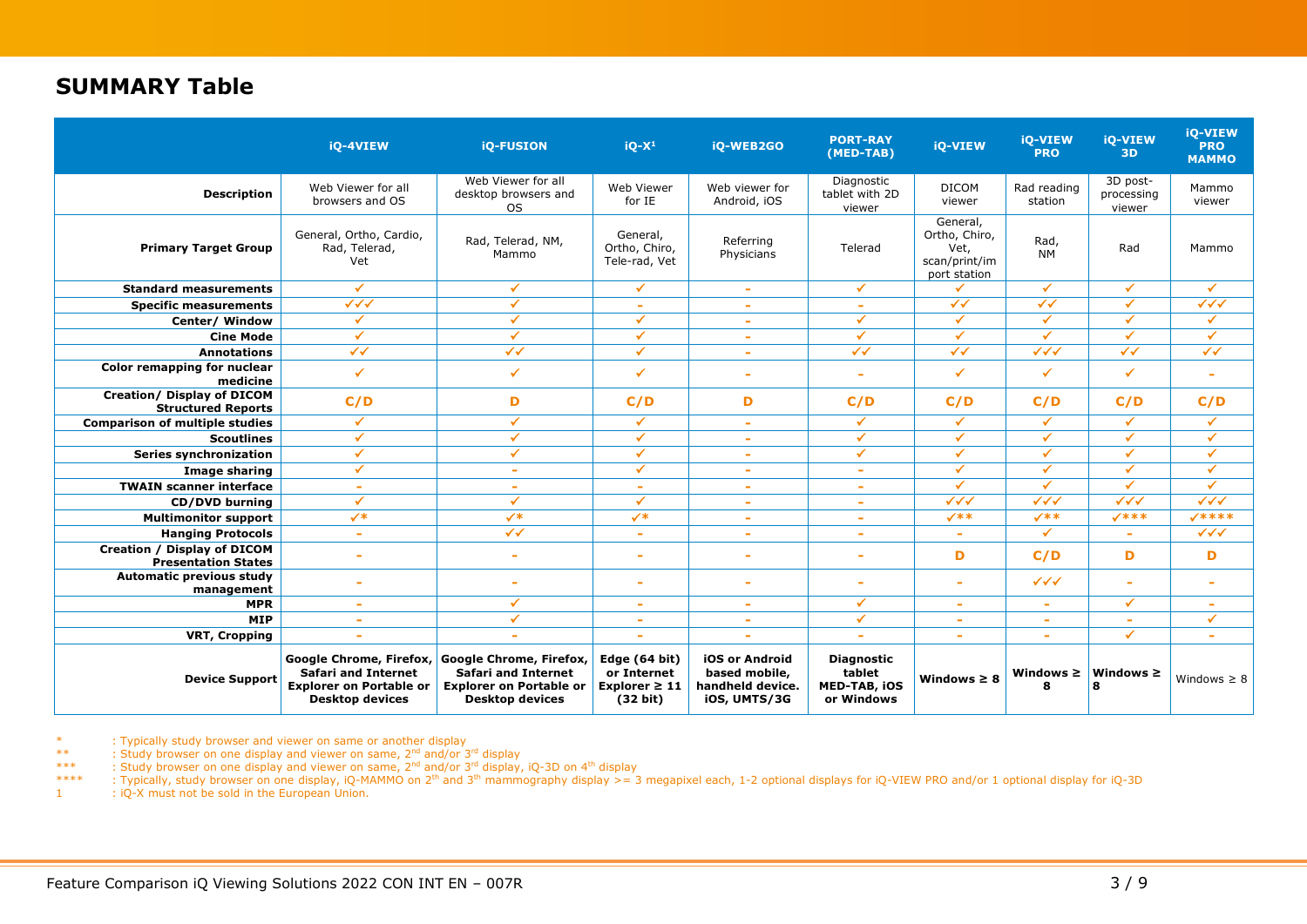## **Thick Client Viewers**

|                                                   | <b>iQ-VIEW</b>                                                                                                                                                                                                               | <b>iQ-VIEW PRO</b>                                                                                                                       | <b>iQ-VIEW 3D</b>                                                   | <b>iQ-VIEW PRO MAMMO</b>                                                                                                                                                                                                                    |
|---------------------------------------------------|------------------------------------------------------------------------------------------------------------------------------------------------------------------------------------------------------------------------------|------------------------------------------------------------------------------------------------------------------------------------------|---------------------------------------------------------------------|---------------------------------------------------------------------------------------------------------------------------------------------------------------------------------------------------------------------------------------------|
| <b>Description</b>                                | Multimodality reading station                                                                                                                                                                                                | Multimodality reading station                                                                                                            | 3D post-processing<br>viewer                                        | Mammography viewer                                                                                                                                                                                                                          |
| <b>Primary Target</b><br>Group                    | Orthopedists, Chiropractors,<br>Veterinarians                                                                                                                                                                                | Radiologists,<br><b>Nuclear Medicine Specialists</b>                                                                                     | Radiologists                                                        | Radiologists, Mammography                                                                                                                                                                                                                   |
| <b>Standard</b><br>measurements                   | Distance, ratio, square ROI,<br>circular ROI, ellipse ROI                                                                                                                                                                    | Distance, ratio, square ROI,<br>circular ROI, ellipse ROI                                                                                | Distance, ratio, square<br>ROI, circular ROI, ellipse<br><b>ROI</b> | Distance, ratio, square ROI, circular<br>ROI, ellipse ROI,                                                                                                                                                                                  |
| <b>Specific</b><br>measurements                   | Ortho/ chiro/ trauma:<br>Perpendicular distance, point-<br>to-line distance, angle, Cobb<br>angle, interior angle, hip<br>dysplasia angle, 3D<br>measurement<br><b>Veterinary:</b><br>Norberg Angle / Hip Dysplasia<br>Angle | Ortho/ chiro/ trauma:<br>Cobb angle, perpendicular<br>distance, ratio, point to line<br>distance, interior angle,<br>hip dysplasia angle | Ortho/ chiro/ trauma:<br>Cobb angle, ratio,<br>hip dysplasia angle  | <b>Mammography:</b><br>CC/MLO correlation,<br>MG/US correlation<br>Automatic nipple height alignment;<br>Automatic skin detection for sole<br>breast tissue inversion;<br>Subtraction of contra-lateral images<br>of the same view position |
| Center/ Window                                    |                                                                                                                                                                                                                              |                                                                                                                                          |                                                                     |                                                                                                                                                                                                                                             |
| <b>Cine Mode</b>                                  | $\checkmark$                                                                                                                                                                                                                 | $\checkmark$                                                                                                                             | ✓                                                                   |                                                                                                                                                                                                                                             |
| <b>Annotations</b>                                | Can be stored in secondary<br>capture images                                                                                                                                                                                 | Can be stored in secondary<br>capture images or DICOM<br>presentation states                                                             | Can be stored in<br>secondary capture images                        | Can be stored in secondary capture<br>images                                                                                                                                                                                                |
| <b>Color remapping</b><br>for nuclear<br>medicine | Standard                                                                                                                                                                                                                     | options for nuclear<br>medicine                                                                                                          |                                                                     |                                                                                                                                                                                                                                             |
| <b>DICOM Structured</b><br><b>Reports</b>         | Creation and display                                                                                                                                                                                                         | Creation and display                                                                                                                     | Creation and display                                                | Creation and display                                                                                                                                                                                                                        |
| <b>Comparison of</b><br>multiple studies          |                                                                                                                                                                                                                              | ✔                                                                                                                                        |                                                                     |                                                                                                                                                                                                                                             |
| <b>Scoutlines</b>                                 |                                                                                                                                                                                                                              |                                                                                                                                          |                                                                     |                                                                                                                                                                                                                                             |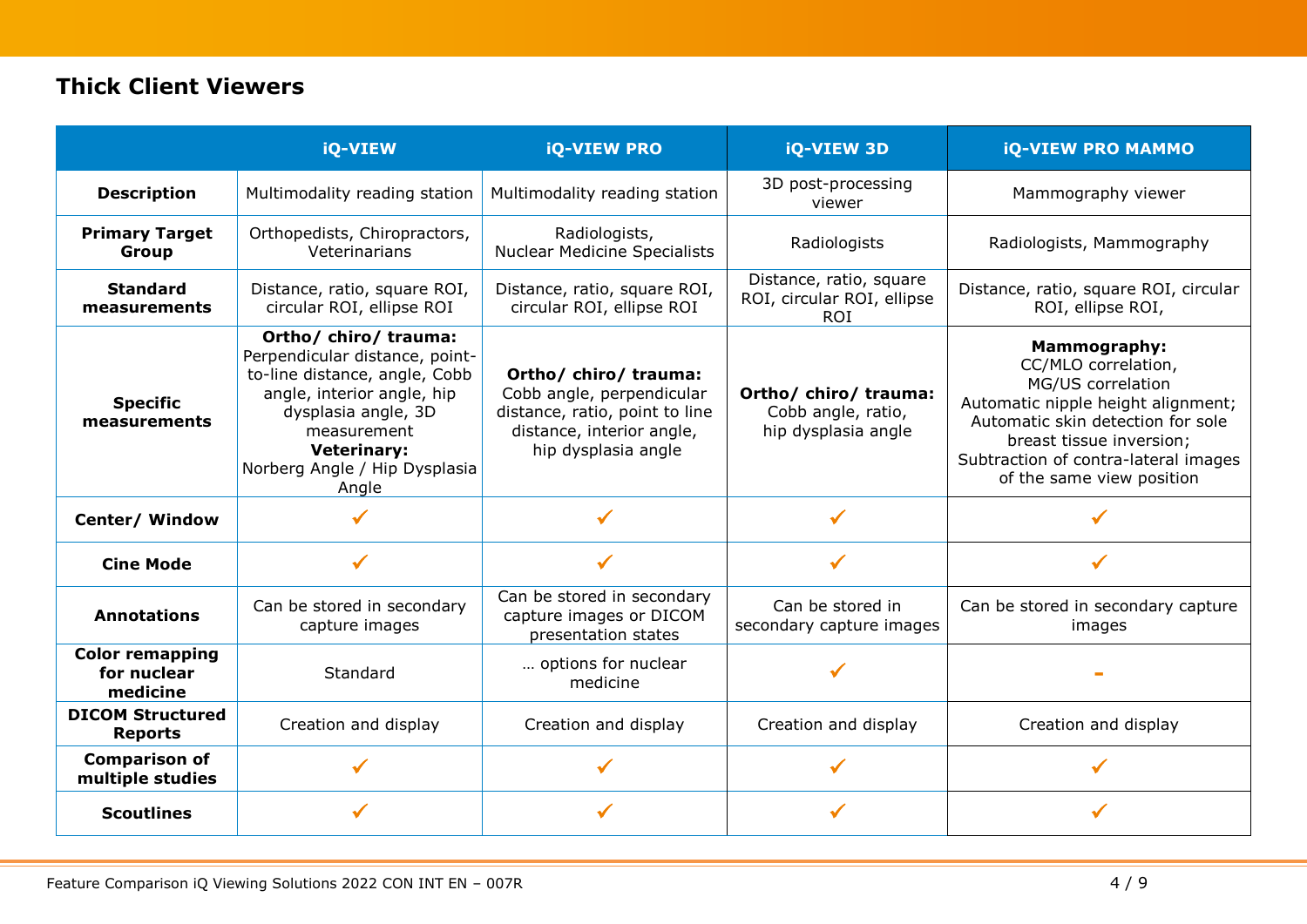|                                               | iQ-VIEW                                                                          | <b>iQ-VIEW PRO</b>                                                   | iQ-VIEW 3D                                                                                                                             | <b>iQ-VIEW PRO MAMMO</b>                                                                                                                                                            |
|-----------------------------------------------|----------------------------------------------------------------------------------|----------------------------------------------------------------------|----------------------------------------------------------------------------------------------------------------------------------------|-------------------------------------------------------------------------------------------------------------------------------------------------------------------------------------|
| <b>Series</b><br>synchronization              | $\checkmark$                                                                     | $\checkmark$                                                         | $\checkmark$                                                                                                                           |                                                                                                                                                                                     |
| <b>Image sharing</b>                          | <b>DICOM Email</b>                                                               | <b>DICOM Email</b>                                                   | <b>DICOM Email</b>                                                                                                                     | <b>DICOM Email</b>                                                                                                                                                                  |
| <b>TWAIN scanner</b><br>interface             |                                                                                  | $\checkmark$                                                         |                                                                                                                                        |                                                                                                                                                                                     |
| <b>CD burning</b>                             | iQ-LITE included                                                                 | iQ-LITE included                                                     | iQ-LITE included                                                                                                                       | iQ-LITE included                                                                                                                                                                    |
| <b>Multimonitor</b><br>support                | Study browser on one<br>monitor and viewer on 2nd<br>and 3 <sup>rd</sup> display | Study browser on one<br>monitor and viewer on 2nd<br>and 3rd display | Study browser on one<br>monitor, iQ-VIEW viewer<br>on 2 <sup>nd</sup> and 3 <sup>rd</sup> display,<br>iQ-3D on 4 <sup>th</sup> display | Study browser on one monitor,<br>iQ-VIEW viewer on 2 <sup>nd</sup> and 3rd<br>display, iQ-MAMMO on 4 <sup>th</sup> and 5 <sup>th</sup><br>display                                   |
| <b>Hanging Protocols</b>                      |                                                                                  |                                                                      |                                                                                                                                        | Semantic interoperability, harmonize<br>the image display of various vendors<br>(regardless of device model):<br>Adjustment of View Position,<br>Laterality, Inversion, sector view |
| <b>DICOM</b><br><b>Presentation States</b>    |                                                                                  | $\checkmark$                                                         |                                                                                                                                        |                                                                                                                                                                                     |
| <b>Automatic previous</b><br>study management |                                                                                  | $\checkmark$                                                         |                                                                                                                                        |                                                                                                                                                                                     |
| <b>MPR</b>                                    |                                                                                  |                                                                      |                                                                                                                                        |                                                                                                                                                                                     |
| <b>Other 3D Tools</b>                         | Integration with iQ-3D,<br>Philips ISP or Siemens Syngo                          | Integration with iQ-3D,<br>Philips ISP or Siemens Syngo              | VRT, SSD, MIP/MinIP,<br>Cropping, Clipping                                                                                             | Tomosynthesis MIP available with<br>TOMO license option                                                                                                                             |
| <b>Device Support</b>                         | Windows $\geq 8$                                                                 | Windows $\geq 8$                                                     | Windows $\geq 8$                                                                                                                       | Windows $\geq 8$                                                                                                                                                                    |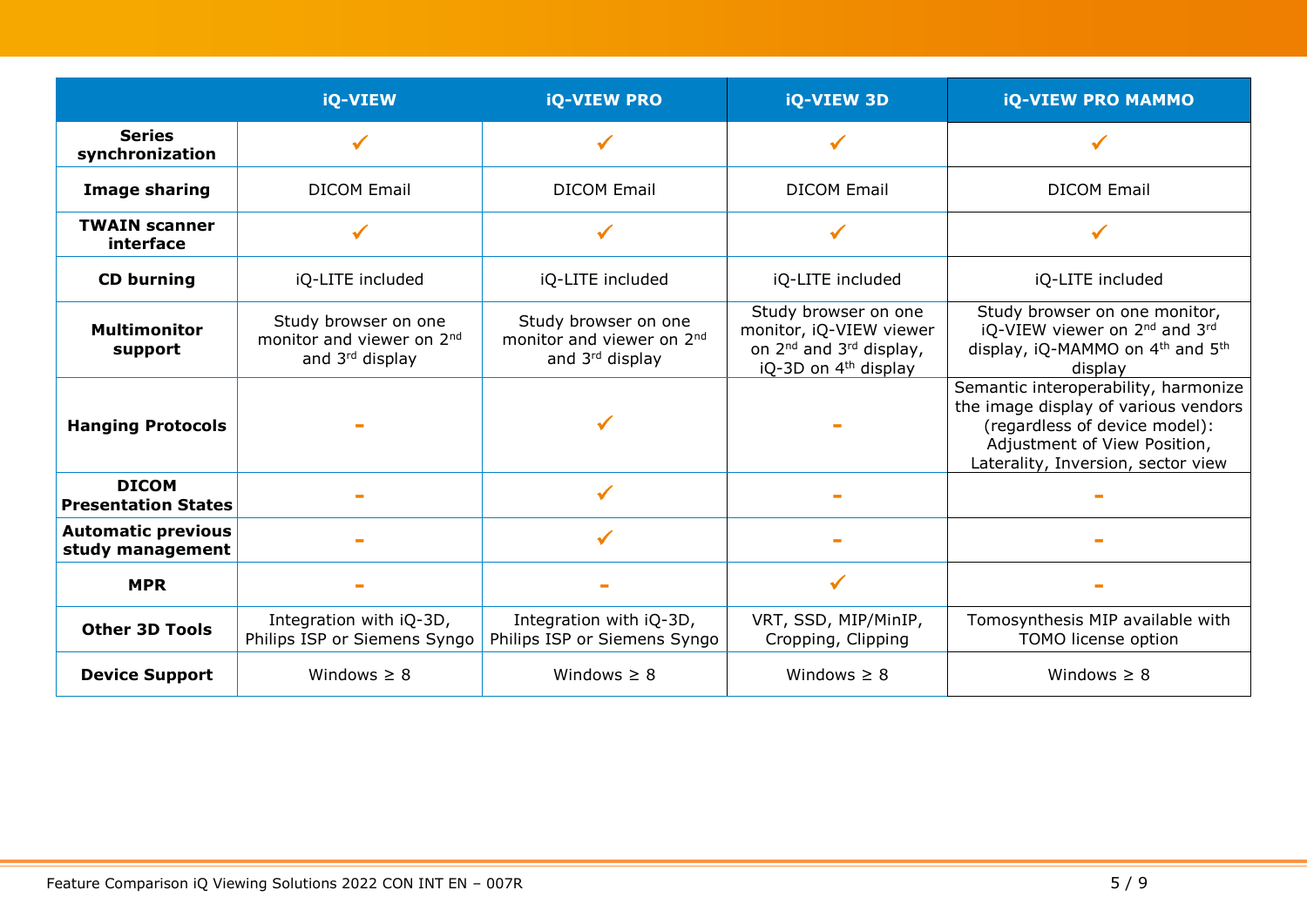## **Thin Client Viewers**

|                                                      | iQ-4VIEW                                                                                                                                                                                                                                                                                                         | <b>iQ-FUSION</b>                                                                                                                                                     | $iQ-X^1$                                                              | <b>PORT-RAY</b><br>(MED-TAB)                                    | iQ-WEB2GO                                                             |
|------------------------------------------------------|------------------------------------------------------------------------------------------------------------------------------------------------------------------------------------------------------------------------------------------------------------------------------------------------------------------|----------------------------------------------------------------------------------------------------------------------------------------------------------------------|-----------------------------------------------------------------------|-----------------------------------------------------------------|-----------------------------------------------------------------------|
| <b>Description</b>                                   | Online Viewer for all browsers<br>and OS                                                                                                                                                                                                                                                                         | Online Viewer for all<br>browsers and OS                                                                                                                             | Online Viewer for<br>IE                                               | Diagnostic tablet<br>with 2D viewer                             | Viewer for<br>Android, iOS                                            |
| <b>Primary Target</b><br>Group                       | Orthopedists, Cardiologists,<br>Radiologists, Teleradiologists,<br>Veterinarians                                                                                                                                                                                                                                 | Radiologists,<br>Teleradiologists,<br>Nuclear Medicine,<br>Mammography                                                                                               | Orthopedists,<br>Chiropractors,<br>Teleradiologists,<br>Veterinarians | Teleradiologists                                                | Orthopedists,<br>Chiropractors,<br>Teleradiologists,<br>Veterinarians |
| <b>Standard</b><br>measurements                      | Distance, ratio, square ROI,<br>circular ROI, ellipse ROI                                                                                                                                                                                                                                                        | Distance, ratio, square<br>ROI, circular ROI,<br>ellipse ROI                                                                                                         | Distance, square<br>ROI, circular ROI,<br>ellipse ROI                 | Distance, ratio,<br>square ROI,<br>circular ROI,<br>ellipse ROI |                                                                       |
| <b>Specific</b><br>measurements                      | Ortho / chiro/ trauma:<br>Spine labeling, Cobb angle,<br>cervical/lumbar curve,<br>George's line, hip dysplasia<br>angle, Gonstead analysis,<br>volume measurements,<br>Cardio/ vascular:<br>LVEF, VTA, mitral<br>regurgitation;<br><b>Veterinary:</b><br>TTA, TPLO, VHS, Norberg<br>angle (hip dysplasia angle) | Ortho / chiro/<br>trauma:<br>Cobb angle, VTI,<br>TPA - flatfood<br>measurement<br><b>Oncological:</b><br>SUV<br><b>Veterinary:</b><br>CTR (cardio thoracic<br>ratio) |                                                                       |                                                                 |                                                                       |
| Center/<br>Window                                    |                                                                                                                                                                                                                                                                                                                  | $\checkmark$                                                                                                                                                         | $\checkmark$                                                          | $\checkmark$                                                    |                                                                       |
| <b>Cine Mode</b>                                     | ✓                                                                                                                                                                                                                                                                                                                | $\checkmark$                                                                                                                                                         | $\checkmark$                                                          |                                                                 |                                                                       |
| <b>Annotations</b>                                   | Can be stored in secondary<br>capture images                                                                                                                                                                                                                                                                     | Can be stored in<br>secondary capture<br>images or as Key<br>Objects                                                                                                 | Can be added but<br>not stored                                        | Can be stored as<br>Key Objects                                 |                                                                       |
| <b>Color</b><br>remapping for<br>nuclear<br>medicine | Standard                                                                                                                                                                                                                                                                                                         | options for nuclear<br>medicine                                                                                                                                      | Standard                                                              |                                                                 |                                                                       |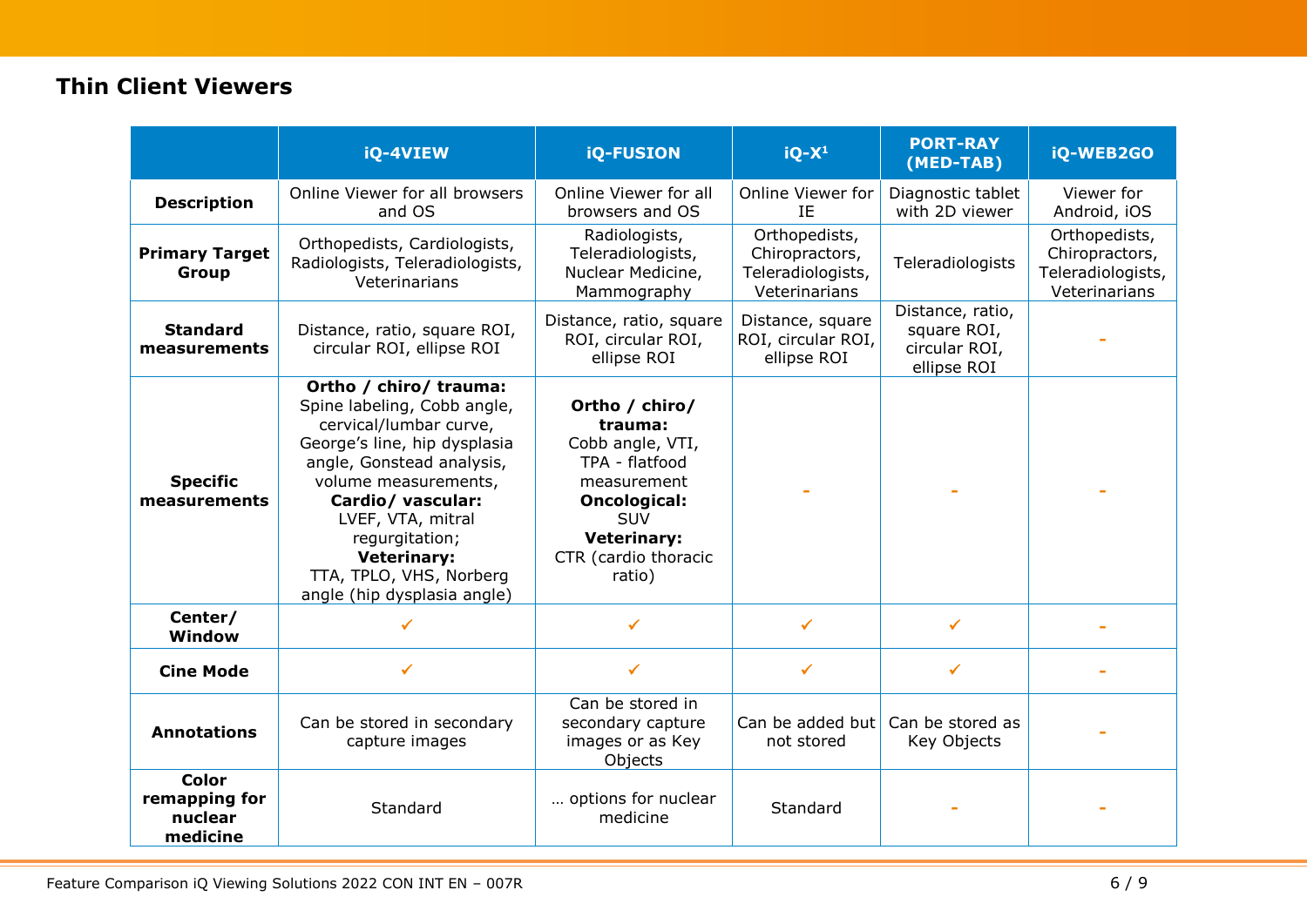|                                                      | iQ-4VIEW                                                                         | <b>iQ-FUSION</b>                                                                 | $iQ-X1$                                                                             | <b>PORT-RAY</b><br>(MED-TAB)                                   | iQ-WEB2GO |
|------------------------------------------------------|----------------------------------------------------------------------------------|----------------------------------------------------------------------------------|-------------------------------------------------------------------------------------|----------------------------------------------------------------|-----------|
| <b>DICOM</b><br><b>Structured</b><br><b>Reports</b>  | Creation and display                                                             | Display included                                                                 | Display included;<br>optional report<br>editor for<br>creation                      | Display included;<br>optional report<br>editor for<br>creation | Display   |
| <b>Comparison of</b><br>multiple<br>studies          | ✔                                                                                | ✔                                                                                | $\checkmark$                                                                        | ✓                                                              |           |
| <b>Scoutlines</b>                                    |                                                                                  | ✔                                                                                | ✔                                                                                   | ✓                                                              |           |
| <b>Series</b><br>synchronization                     | $\checkmark$                                                                     | ✓                                                                                | $\checkmark$                                                                        | ✔                                                              |           |
| <b>Image sharing</b>                                 | WADO links/QR codes option                                                       | Copy active image into<br>clipboard                                              | WADO links/QR<br>codes option                                                       | Diagnostic<br>sharing with<br>other PORT-RAY<br>users          |           |
| <b>TWAIN scanner</b><br>interface                    |                                                                                  |                                                                                  |                                                                                     |                                                                |           |
| <b>CD burning</b>                                    | Via iQ-WEB, using optional iQ-<br><b>LITE</b> viewer                             | Via iQ-WEB, using<br>optional iQ-LITE viewer                                     | Via iQ-WEB,<br>using optional iQ-<br>LITE viewer                                    |                                                                |           |
| <b>Multimonitor</b><br>support                       | Study browser on one monitor<br>and viewer on same or 2 <sup>nd</sup><br>display | Study browser on one<br>monitor and viewer on<br>same or 2 <sup>nd</sup> display | Study browser on<br>one monitor and<br>viewer on same<br>or 2 <sup>nd</sup> display |                                                                |           |
| <b>Hanging</b><br><b>Protocols</b>                   |                                                                                  | ✔                                                                                |                                                                                     |                                                                |           |
| <b>DICOM</b><br><b>Presentation</b><br><b>States</b> |                                                                                  |                                                                                  |                                                                                     |                                                                |           |
| <b>Automatic</b><br>previous study<br>management     |                                                                                  |                                                                                  |                                                                                     |                                                                |           |
| <b>MPR</b>                                           |                                                                                  | ✔                                                                                |                                                                                     | ✔                                                              |           |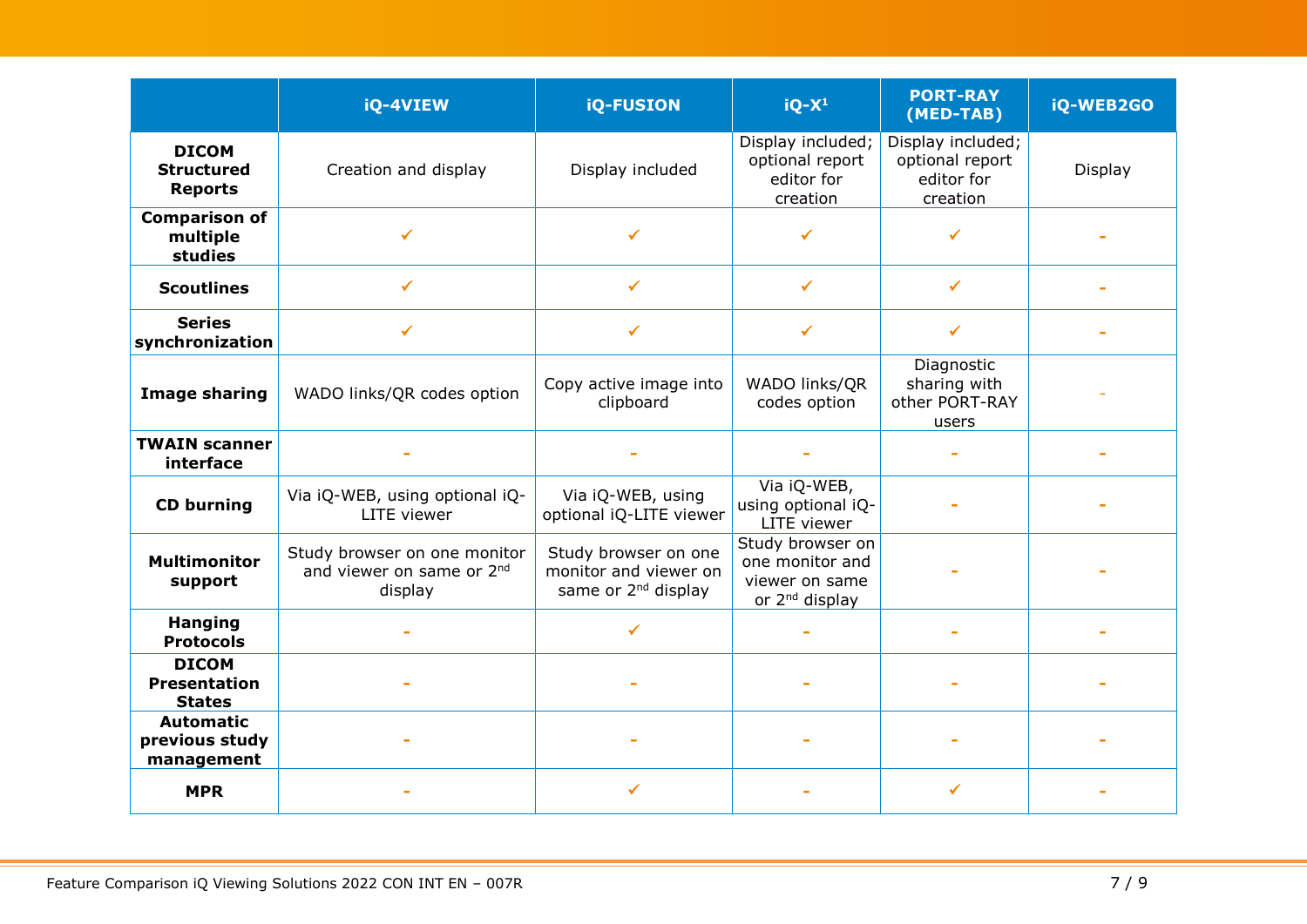|                       | iQ-4VIEW                                                                                  | <b>iQ-FUSION</b>                                                                                | $iQ-X^1$                                         | <b>PORT-RAY</b><br>(MED-TAB) | iQ-WEB2GO                                                          |
|-----------------------|-------------------------------------------------------------------------------------------|-------------------------------------------------------------------------------------------------|--------------------------------------------------|------------------------------|--------------------------------------------------------------------|
| <b>Other 3D Tools</b> | Integration with iQ-FUSION or<br>Philips ISP                                              | Fusion, MIP, VRT                                                                                | Integration with<br>iQ-FUSION or<br>Philips ISP  |                              |                                                                    |
| <b>Device Support</b> | Google Chrome, Firefox, Safari<br>and Internet Explorer on<br>Portable or Desktop devices | Google Chrome,<br>Firefox, Safari and<br>Internet Explorer on<br>Portable or Desktop<br>devices | Internet Explorer<br>$\geq 11$ (32-bit)<br>only) | Diagnostic tablet<br>MED-TAB | iOS or Android<br>based mobile,<br>handheld device<br>iOS, UMTS/3G |

1: iQ-X must not be sold in the European Union.

We reserve the right to find errors in this document.